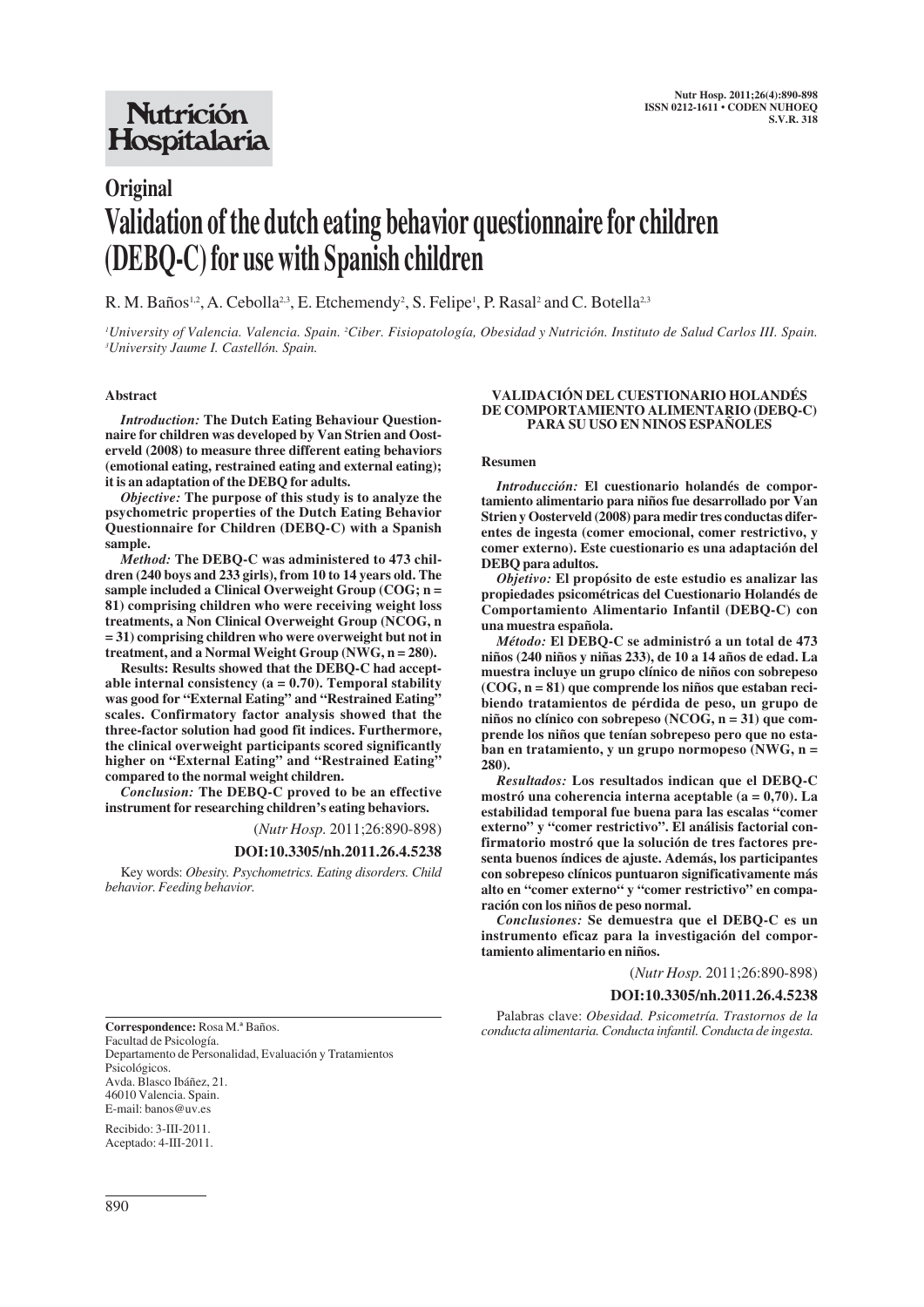## **Introduction**

Childhood overweight and obesity are the most common health disorders in western countries. It is necessary to study factors that influence these conditions in order to improve prevention and treatment strategies, particularly because the risk of being overweight in adulthood is significantly higher in overweight children than in normal weight children.<sup>1,2</sup> The scientific literature has identified several variables that play an influential role in childhood overweight including medical, social and psychological factors. One of these variables is the presence of dysfunctional eating behaviors.

Three dietary dysfunctional eating patterns have been identified: emotional, external and restrained eating. "Emotional eating" has been addressed by the Psychosomatic Theory;<sup>3</sup> it refers to eating in response to negative emotions in order to relieve stress while disregarding internal physiological signals of hunger and satiety. Several studies have shown that obese adults engage in more emotional eating than non-obese adults;4,5,6 emotional eating has even been explored as a risk factor for developing obesity;<sup>7</sup> it has been also related with a gene expression of depressive feelings,<sup>8</sup> and parental control and Dopamine D2 receptor gene.<sup>9</sup> "External eating" refers to eating in response to external cues for food, such as sights or smells.10 As with emotional eating, external eating involves a decreased sensibility to internal signals of hunger and satiety.<sup>6</sup> This eating behavior was addressed in Schachter's "Externality theory" of obesity.11 Finally, "Restrained eating" was addressed by the restraint theory;<sup>12</sup> it refers to eating when an individual uses cognitive suppression of internal hunger signals in order to lose or maintain a particular weight.

The *Dutch Eating Behavior Questionnaire* (DEBQ) was developed to measure these three eating behaviors in adults.13 It is composed by 33 questions with 5 choice answers (ranging from "never" to "very often"). This instrument has been extensively used, and has proven to be a useful and reliable tool.<sup>6,13,14</sup>

In order to study eating behaviors in children, several adaptations of the DEBQ have been proposed. Braet and Van Strien<sup>15</sup> used the adult version but found that most of the nine year old children did not completely understand the questions. Hill and Palin<sup>16</sup> used a modified version of the dietary Restraint Scale of the DEBQ in eight-year-old children. This version included six of the ten original questions and the language was adapted to appropriate child reading levels. Furthermore, authors simplified the answers by including only three possible choices. The results of this study showed adequate construct validity, but the authors did not provide information on reliability. Halvarsson and Sjöden<sup>17</sup> examined the psychometric properties of the DEBQ in a sample of nine-to ten-year-old children, and obtained adequate psychometric properties (Cronbach's  $\alpha$  of 0.83 in total and a range of 0.77 and 0.86 for the DEBQ-C scales). Braet et al.<sup>14</sup> used also the DEBQ to compare the eating habits of overweight and normal-weight youngsters, including children and adolescents (from 10 to 14 years old) showing good psychometric properties. However, they found that the youngest children did not fully comprehend the items on the restrained eating scale.

More recently, Van Strien and Oosterveld<sup>18</sup> adapted the instrument (DEBQ-C) for boys and girls from seven to twelve years old. To do so, the authors adapted the items, simplified the sentences and reduced response choices to three ("no", "sometimes" and "yes"). They administered this new version to 185 eight-year-old children and obtained a factorial structure of three factors (the same as in adults), which explained 35.8% variance. The final version of the instrument included 20 items (7 on emotional eating, 7 on restrained eating, and 6 on external eating). This further adapted version was administered to 769 seven- to twuelve12-year-old children, and a confirmatory factorial analysis was applied. Results supported the validity of the three-factor structure and showed that this structure was invariant of sex, body mass index (BMI) and age. Moreover, Cronbach's  $\alpha$  ranging from 0.73 to 0.82 were obtained.

The aim of the present study is to evaluate the psychometric properties of the Spanish version of the DEBQ-C. Internal consistency, temporal stability (one month), age and gender differences, and factorial structure will be analyzed. Furthermore, three different weight groups (clinical overweight, non clinical overweight and non clinical normal weight participants) will be compared. Finally, relationships between DEBQ-C scales and eating attitudes (EAT-26) will be explored, and differences between eating disorder (ED) risky (EAT-26  $>$  20) and non risky (EAT-26  $<$  1) on eating behaviors will be investigated.

## **Method**

# *Participants*

A total of 473 children participated in the study (240 boys and 233 girls). They were drawn from both clinical and non-clinical populations. The non-clinical participants were recruited from four elementary schools, and were divided into two groups according to their weight: the normal weight group (NWG;  $n = 280$ ) and the non-clinical overweight group (NCOG;  $n = 31$ ). Participants were categorized as overweight when their weight exceeded the 85<sup>th</sup> percentile. The BMI percentiles for age and gender were based on normative data for the Spanish population.19 The clinical overweight group (COG;  $N = 81$ ), was recruited from a Child and Adolescent Cardiovascular Risk Unit, from a Pediatric Service located in a public hospital specializing in childhood obesity treatments. All were receiving weight loss treatments based on nutritional and behavioral modification, and most of them were also receiv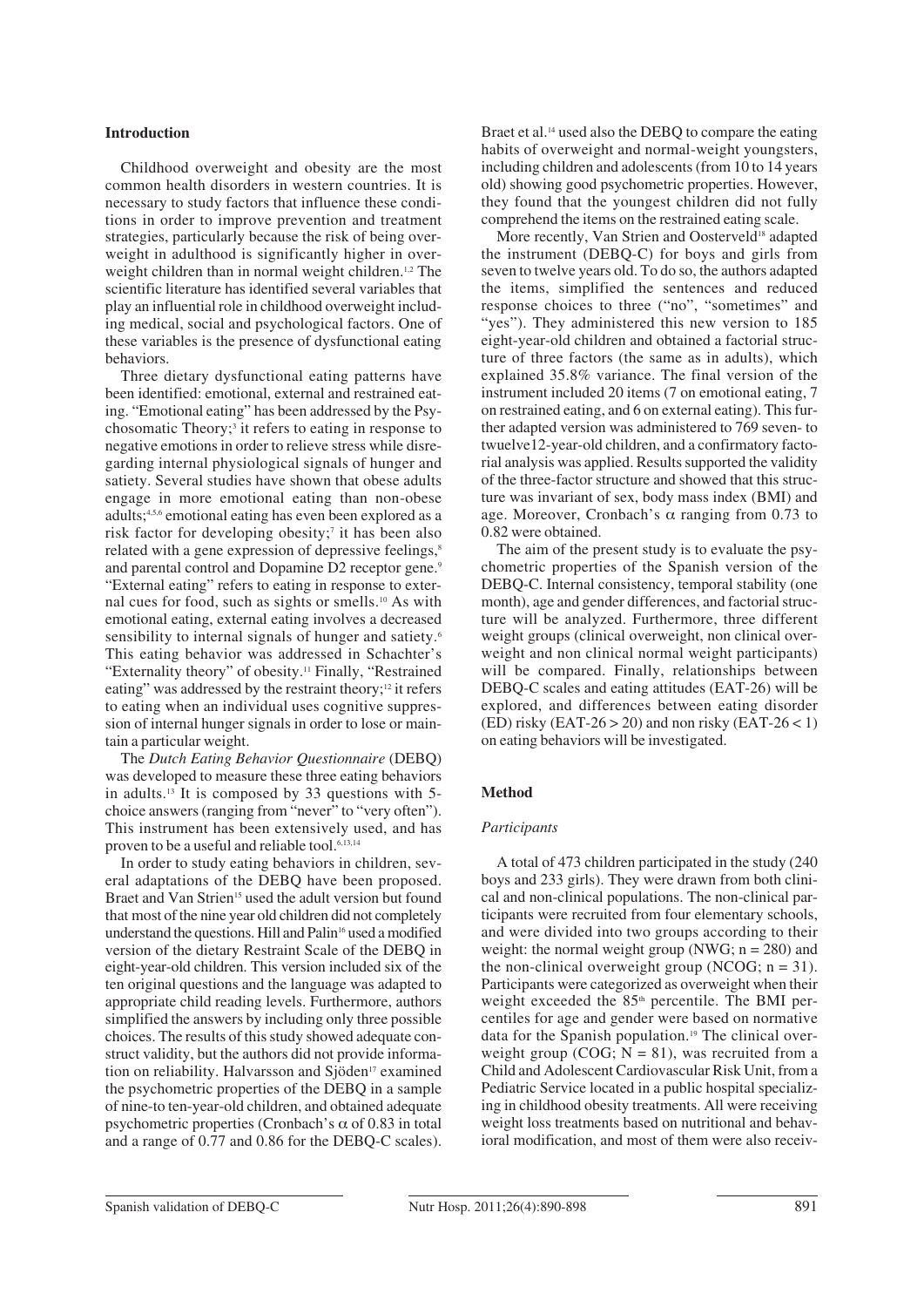ing treatment for diseases associated with obesity including hypertension, type 1 diabetes, coronary heart diseases, and another syndromes such as insulin resistance. The BMI means of the different groups were 18.9 (SD = 2.45) for the NWG, 26.5 (SD = 2.2) for the NCOG, and 29.1 (SD = 3.8) for the COG. The sample was divided into COG and NCOG because, as Braet [20] indicated, it is more probable to find psychopathological features in clinical obese children seeking treatment than in the non-clinical obese population.

All participants were Caucasian. The mean age was 11.4 ( $SD = 1.2$ ) years old for the entire sample, 11.8  $(SD = 1.66)$  for the NCOG, 11.5  $(SD = 1.1)$  for the NWG, and  $12.1$  (SD = 11.8) for the COG. There were significant differences among groups in age (F (471, 2)  $= 6,064$ ;  $p = 0.003$ ), with the COG being older than the other two groups (no differences were found between both non-clinical groups). Regarding gender, there were no differences between groups.

### *Instruments*

*The Dutch Eating Behavior Questionnaire for Chil*dren: (DEBQ-C; original Dutch version).<sup>18</sup> A Spanish version provided by Van Strien was used, and was adapted slightly for the Spanish spoken in Spain. As mentioned, the DEBQ-C includes 20 questions with 3 possible answers  $(1 = "no", 2 = "sometimes", 3 =$ "yes"), grouped in 3 scales: "emotional eating", which included 7 questions (numbered 2, 3, 9, 12, 15, 17, 19), "Restrained Eating", which included 7 items (numbered 4, 6, 8, 11, 14, 16, 18), and "external eating", including 6 items (numbered 1, 5, 7, 10, 13, 20).

*Eating Attitudes Test (EAT-26)*. <sup>21</sup> This is a 26-item questionnaire that measures frequency of the individual's behavior or attitudes about eating disorders (ED). It has been employed as a screening tool for ED in both clinical and non-clinical samples. Furthermore, it has been utilized extensively as a research tool for identifying abnormal eating attitudes and behaviors and analyzing how these relate to ED. It is composed by 3 scales: "diet" (13 items), "bulimia and food preoccupation" (6 items) and "oral control" (7 items). The item scoring ranges from 0 (never) to 5 (always). The EAT-26 has shown an accuracy of at least 90% when used to identify people who have been diagnosed with an ED based on the DSM-IV criteria.<sup>22</sup> Respondents with a score of 20 or higher are usually considered at risk for an ED.23 It has been validated in a sample of Spanish children from ranging from 10 to 19 years old by Jorquera et al. (2006), showing good internal consistency  $(\alpha = 0.87)$ .

#### *Procedure*

Informed consent was obtained from parents, who were informed about the study's objective. The COG participants were recruited by pediatricians; parents' authorization was solicited when their children came to the Pediatric Unit for a periodic check-up. The height and weight of the COG participants were measured in the Paediatric Unit by hospital staff. The NWG and the NCOG were recruited from four elementary schools. Questionnaires were administered during regular school hours. Height and weight measurements were taken in the school by the research team. In order to study the temporal stability, the DEBQ-C was administered one month after  $(N = 107)$ , but only to the NWG participants, due to the availability of the sample.

#### **Results**

Descriptive statistics for the 20 items and scales are given in table I. The average scores were  $1.22$  (SD = 0.34) for "Emotional eating",  $1.80$  (SD = 0.52) for "Restrained eating" and 1.83 (SD = 0.46) for "External eating". The highest score was obtained for question 20 ("External eating"), which measures "Desire to eat when somebody is cooking"; the lowest score was for question 17 ("Emotional eating") that inquires about "desire to eat when I feel scared".

In order to analyze differences in DEBQ-C scales according to gender and age, Regarding age, participants were divided into two groups (10-12 and 13-14 years old). ANOVA analyses were conducted. Results did not show significant differences between gender for any scale ("Emotional Eating",  $[F(1,470) = 0.200;$  $p = 0.655$ ]; "Restrained Eating",  $[F(1,470) = 0.000; p =$ 1.00]; "External Eating",  $[F (1,470) = 0.047; p =$ 0.828]). Results indicated no significant differences between the age groups ("Emotional Eating", [F  $(1,470) = 0.161$ ; p = 0.689]; "Restrained Eating", [F  $(1,470) = 2.22$ ;  $p = 0.137$ ]; "External Eating", [F  $(1,470) = 0.203$ ;  $p = 0.653$ ]. In addition, the percentages of times which participants answer "no" for each factor was also analyzed. The rate of "no" in "emotional eating" ranges from 90.5% for item 17 ("desire to eat when afraid"), to 75.4% for item 15 ("Desire to eat when feeling restless"). In "restrained eating" the percentages of "no" ranges from 11.4 for item 4 ("Watch what you eat"), to 60.4% for item 16 ("Trying not to eat after evening meal"). In "external eating" this percentage ranges from 15.3% for item 1 ("Desire to eat when seeing or smelling food"), to 52.3% for item 13 ("Tempted by snack bar/fast food restaurant").

#### *Differences among clinical and non-clinical groups*

In order to compare the eating behaviors of the three groups, ANOVAs analyses were conducted. Data are shown in table II. Results showed significant differences among groups in "Emotional eating" and a posthoc comparison (Tuckey) analysis revealed significant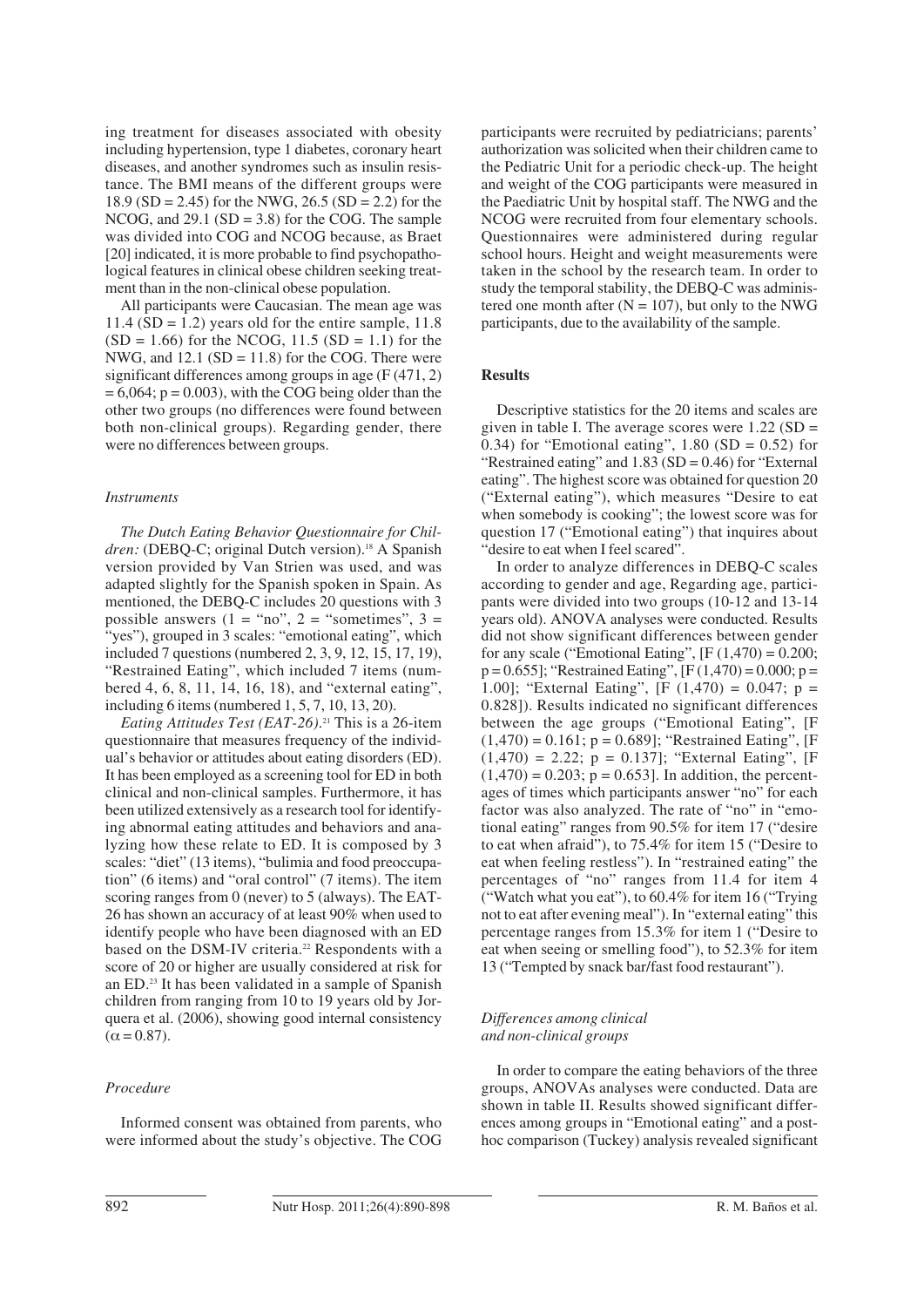| $\sigma$ , $\sigma$ and $\sigma$ and $\sigma$ and $\sigma$ and $\sigma$ and $\sigma$ and $\sigma$ and $\sigma$ and $\sigma$ and $\sigma$ |            |                  |                          |                        |
|------------------------------------------------------------------------------------------------------------------------------------------|------------|------------------|--------------------------|------------------------|
|                                                                                                                                          | Mean(SD)   | Emotional eating | <b>Restrained Eating</b> | <b>External Eating</b> |
| 1. Desire to eat when seeing or smelling food                                                                                            | 2(0.61)    |                  |                          | 0.529                  |
| 2. Desire to eat when depressed                                                                                                          | 1.27(0.56) | 0.540            |                          |                        |
| 3. Desire to eat when lonely                                                                                                             | 1.27(0.56) | 0.531            |                          |                        |
| 4. Desire to eat when walking past a candy store                                                                                         | 1.90(0.73) |                  |                          | 0.533                  |
| 5. Eat slimming foods                                                                                                                    | 1.68(0.75) |                  | 0.639                    |                        |
| 6. Desire to eat when watching others eat                                                                                                | 1.64(0.68) |                  |                          | 0.673                  |
| 7. Eating less after eating too much                                                                                                     | 1.78(0.83) |                  | 0.565                    |                        |
| 8. Desire to eat when worrying                                                                                                           | 1.20(0.49) | 0.689            |                          |                        |
| 9. Tempted by delicious food                                                                                                             | 1.72(0.77) |                  |                          | 0.347                  |
| 10. Eat less to avoid weight gain                                                                                                        | 1.66(0.76) |                  | 0.729                    |                        |
| 11. Desire to eat when things go wrong                                                                                                   | 1.18(0.47) | 0.631            |                          |                        |
| 12. Tempted by snack bar/fast food restaurant                                                                                            | 1.60(0.70) |                  |                          | 0.540                  |
| 13. Trying not to eat between meals                                                                                                      | 1.72(0.86) |                  | 0.694                    |                        |
| 14. Desire to eat whenb feeling restless                                                                                                 | 1.30(0.58) | 0.544            |                          |                        |
| 15. Trying not to eat after evening meal                                                                                                 | 1.66(0.87) |                  | 0.645                    |                        |
| 16. Desire to eat when afraid                                                                                                            | 1.10(0.37) | 0.569            |                          |                        |
| 17. Eating while allowing for weight                                                                                                     | 1.65(0.71) |                  | 0.489                    |                        |
| 18. Desire to eat when feeling sorry                                                                                                     | 1.25(0.53) | 0.658            |                          |                        |
| 19. Tempted when food is being prepared                                                                                                  | 2.03(0.76) |                  |                          | 0.551                  |
| Emotional eating                                                                                                                         | 1.22(0.34) |                  |                          |                        |
| Restrained eating                                                                                                                        | 1.80(0.51) |                  |                          |                        |
| <b>External eating</b>                                                                                                                   | 1.83(0.43) |                  |                          |                        |

| <b>Table I</b>                                               |  |
|--------------------------------------------------------------|--|
| Descriptive data and saturations of each scale of the DEBO-C |  |

| <b>Table II</b><br>Differences among COG, NCOG and NWG |            |            |            |            |       |           |
|--------------------------------------------------------|------------|------------|------------|------------|-------|-----------|
| $NWG (n = 280)$<br>$NCOG (n=31)$<br>$COG (n = 81)$     |            |            |            |            |       |           |
|                                                        | Mean(SD)   | Mean(SD)   | Mean(SD)   | F          | $u^2$ | $1-\beta$ |
| Emotional eating                                       | 1.20(0.29) | 1.12(0.25) | 1.28(0.43) | $3.327*$   | 0.017 | 0.623     |
| Restrained eating                                      | 1.67(0.48) | 2.12(0.48) | 2.21(0.42) | $45.269**$ | 0.191 |           |
| External eating                                        | 1.86(0.45) | 1.69(0.32) | 1.67(0.44) | $7.059**$  | 0.035 | 0.928     |

COG = Clinical Overweight Group; NCOG = Non-Clinical Overweight Group; NWG = Normal Weight Group.

 $* = p < 0.05$ ;  $* = p < 0.01$ .

differences only between the COG and the NCOG ( $p =$ 0.04), with the COG scoring higher. No differences involving the NWG were found. Regarding "Restrained eating", results also revealed significant differences among groups, and the post-hoc (Tuckey) analyses showed differences between the NWG and the COG (p  $< 0.001$ ), and between the NWG and the NCOG ( $p <$ 0.001), with the NWG scoring lower than the other overweight groups. There were no differences between the COG and the NCOG in this eating behavior. Finally, regarding "External eating", results showed significant differences, and the post hoc (Tuckey) analysis revealed differences only between the NWG and the COG ( $p = 0.02$ ), with the NWG scoring higher. Additional analyses used gender and age as covariables, but results were similar, and gender and age were not significant for any scale.

# *Reliability Analysis: Internal consistency and temporal stability*

In order to analyze internal consistency, Cronbach's alpha coefficients for the DEBQ-C and the three scales were calculated. The alpha values for the scales were 0.69 for "Restrained eating", 0.78 for "Emotional eating", and 0.69 for "External eating". Due to the low score in "Restrained eating", the analysis was repeated in order to observe the effects of each item over Cronbach's alpha coefficient. Excluding item 4, the alpha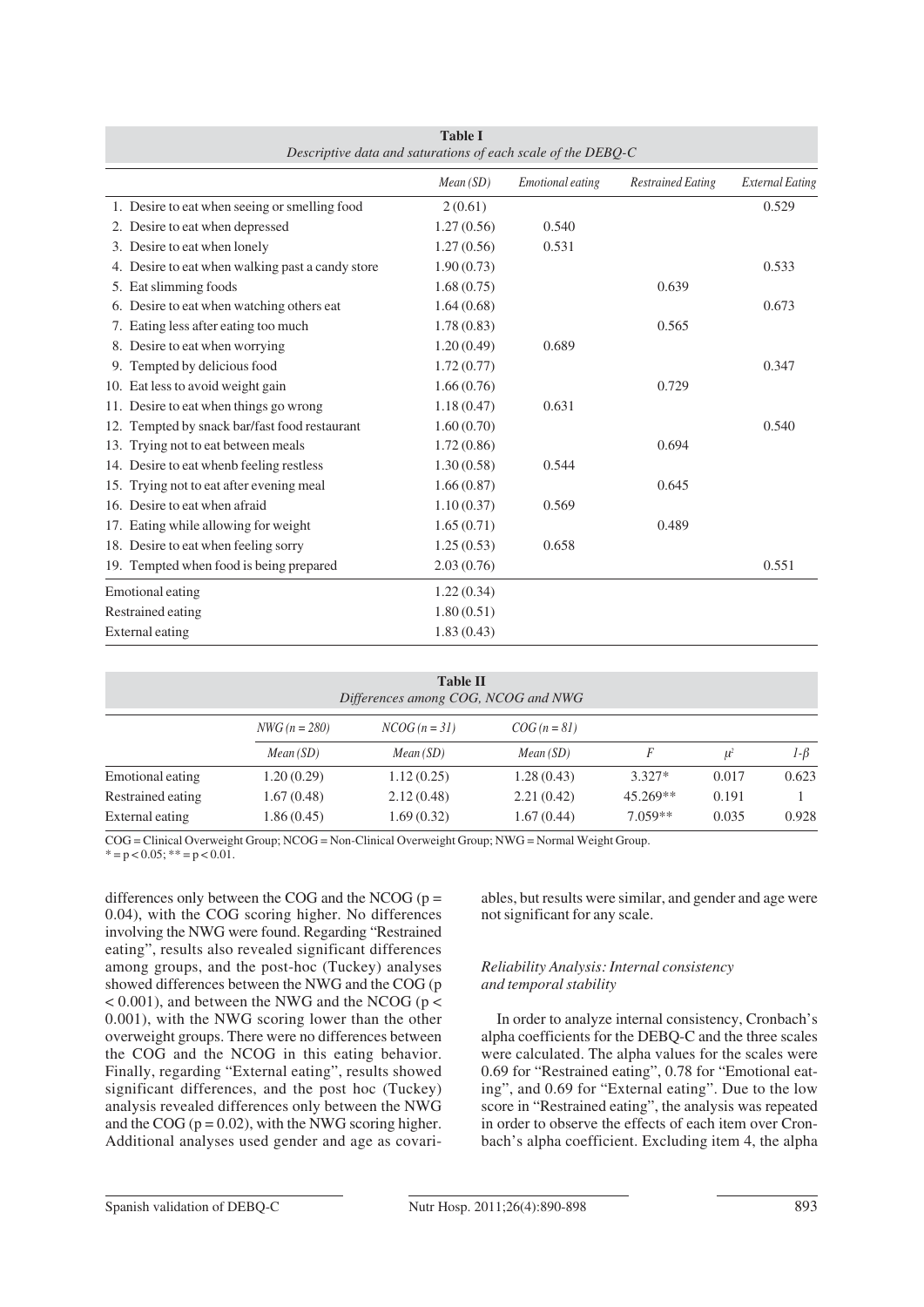|                                                                                                                           |                  | таністті          |                 |  |
|---------------------------------------------------------------------------------------------------------------------------|------------------|-------------------|-----------------|--|
| Bivariate correlations and partial correlations for DEBO-C controlling for BMI and age (in brackets), for clinical groups |                  |                   |                 |  |
|                                                                                                                           |                  |                   |                 |  |
|                                                                                                                           | Emotional eating | Restrained eating | External eating |  |

**Table III**

|            |      | <i>Emotional eating</i> |         | Restrained eating |                | External eating |                     |                |                                |
|------------|------|-------------------------|---------|-------------------|----------------|-----------------|---------------------|----------------|--------------------------------|
|            | COG  | NCOG                    | NWG     | COG               | NCOG           | NWG             | COG                 | NCOG           | NWG                            |
| Emotional  |      |                         |         | $-0.10(-0.12)$    | $-0.03(-0.09)$ | 0.01(0.05)      | $0.52**$ $(0.53**)$ | $0.33(0.44**)$ | $0.25**$ (0.25 <sup>**</sup> ) |
| Restrained |      |                         |         |                   |                |                 | $-0.35**(-0.29**)$  | 0.11(0.17)     | $-0.5(-0.01)$                  |
| BMI        | 0.00 | $0.46**$                | $-0.06$ | $-0.05$           | 0.22           | $0.35**$        | 0.07                | $-0.08$        | $-0.08$                        |
| Age        | 0.16 | 0.00                    | 0.06    | $-0.07$           | 0.01           | $-0.12$         | 0.08                | 0.18           | 0.07                           |
|            |      |                         |         |                   |                |                 |                     |                |                                |

COG = Clinical Overweight Group; NCOG = Non-Clinical Overweight Group; NWG = Normal Weight Group.

 $* = p < 0.05$ ;  $** = p < 0.01$ .

value for this scale increased slightly: 0.76. Regarding gender, the alpha values for the scales were 0.79 (boys) and 0.73 (girls) for "Restrained eating", 0.82 (boys) and 0.73 (girls) for "Emotional eating", and 0.71 (boys) and 0.68 (girls) for "External eating". For weight groups, the alpha values for the scales were 0.72 (NWG), 0.88 (COG) and 0.77 (NCOG) for "Emotional eating", 0.74 (NWG), 0.66 (COG) and 0.72 (NCOG) for "Restrained eating" and 0.65 (NWG), 0.73 (COG) and 0.38 (NCOG) for "External eating". Regarding age, the alpha values for the scales were 0.75 (10-11) and 0.78 (12-14) for "Restrained eating", 0.75 (10-11) and 0.81 (12-14) for "Emotional eating" and 0.70 (10- 11) and 0.69 (12-14) for "External eating".

In order to analyze test-retest reliability over time (one month after), intraclass correlations (ICC) were applied to part of the original sample  $(n = 107)$ , this sample was composed mainly by non overweight children, due to the availability of the sample. The ICC for the "Emotional eating" scale was 0.39 (0.22-0.54), the "Restrained eating" scale was 0.71 (0.61-0.79) and the "External eating" scale was 0.64 (0.52-0.74).

# *Correlational Analysis*

The interrelationships of the DEBQ-C scale scores were examined using Pearson's correlational analyses, and partial correlational analysis (controlling for BMI and age) separated by groups (table III). "External eating" correlated positively with "Emotional eating" in the three groups, with COG showing the highest values. This correlation was maintained after controlling for BMI and age. "Restrained eating" correlated negatively with "External eating", but only in the COG, even when controlling for BMI and age.

BMI correlated positively with "Emotional eating" only in the NCOG. BMI also correlated positively with "Restrained eating" only in the NWG. There was no relation between "External eating" and BMI. Age did not correlate with any of the scales of the DEBQ-C.

Correlations between DEBQ-C scales and EAT-26 scales were also examined using Pearson's correlational analyses, and using partial correlational analyses (controlling for BMI and age) (table IV). "Emotional

|                                                                                                                                     | <b>Table IV</b> |                                                    |  |  |
|-------------------------------------------------------------------------------------------------------------------------------------|-----------------|----------------------------------------------------|--|--|
| Bivariate correlations and partiacl correlations between<br>DEBQ-C and EAT-26 controlling for BMI and age<br>( <i>in brackets</i> ) |                 |                                                    |  |  |
|                                                                                                                                     |                 | Emptional eating Dectrained eating External eating |  |  |

| Emotional eating | Restrained eating            | <i>External eating</i> |
|------------------|------------------------------|------------------------|
| 0.01(0.02)       | $0.62**$ $(0.54**)$          | $-0.09(-0.01)$         |
| $0.12*(0.11)$    | $0.25**$ (27 <sup>**</sup> ) | $-0.08(-0.08)$         |
| 0.02(0.03)       | $-0.01(0.12*)$               | $-0.01(-0.10)$         |
|                  |                              |                        |

 $* = p < 0.05$ ;  $** = p < 0.01$ .

eating" showed a positive correlation with "bulimia and food preoccupation". "Restrained eating" correlated positively with "diet" and "bulimia and food preoccupation"; it also showed a relationship with "oral control", though only when age and BMI were controlled. Finally, "External eating" did not show relationship with any EAT-26 scales.

# *Differences among ED risk groups*

In order to compare dysfunctional eating behaviors of children at risk and not at risk for EDs, participants with EAT-26 scores higher than 20 ( $n = 40$ ), and lower than 1  $(n = 58)$  were selected, and ANOVAs analyses were applied for the three DEBQ-C scales (table V). Results revealed significant differences only in "Restrained eating" (F (2,82) = 39.50; p < 0.001;  $\eta$ <sup>2</sup> = 0.42), showing that children at risk for EDs displayed restrained behaviors more often than children not at risk.

| <b>Table V</b><br>Differences in emotional eating between high and low<br>scores in the EAT-26 (risk of eating disorder) |            |             |           |          |  |  |
|--------------------------------------------------------------------------------------------------------------------------|------------|-------------|-----------|----------|--|--|
|                                                                                                                          | Low EAT-26 | High EAT-26 | F         | $\eta^2$ |  |  |
| Emotional                                                                                                                | 1.81(0.40) | 1.77(0.43)  | 0.00      | 0.00     |  |  |
| Restrained                                                                                                               | 1.46(0.43) | 2.26(0.51)  | $39.50**$ | 0.42     |  |  |
| External                                                                                                                 | 1.16(0.24) | 1.19(0.37)  | 0.05      | 0.00     |  |  |

 $*p < 0.05; **p < 0.01$ .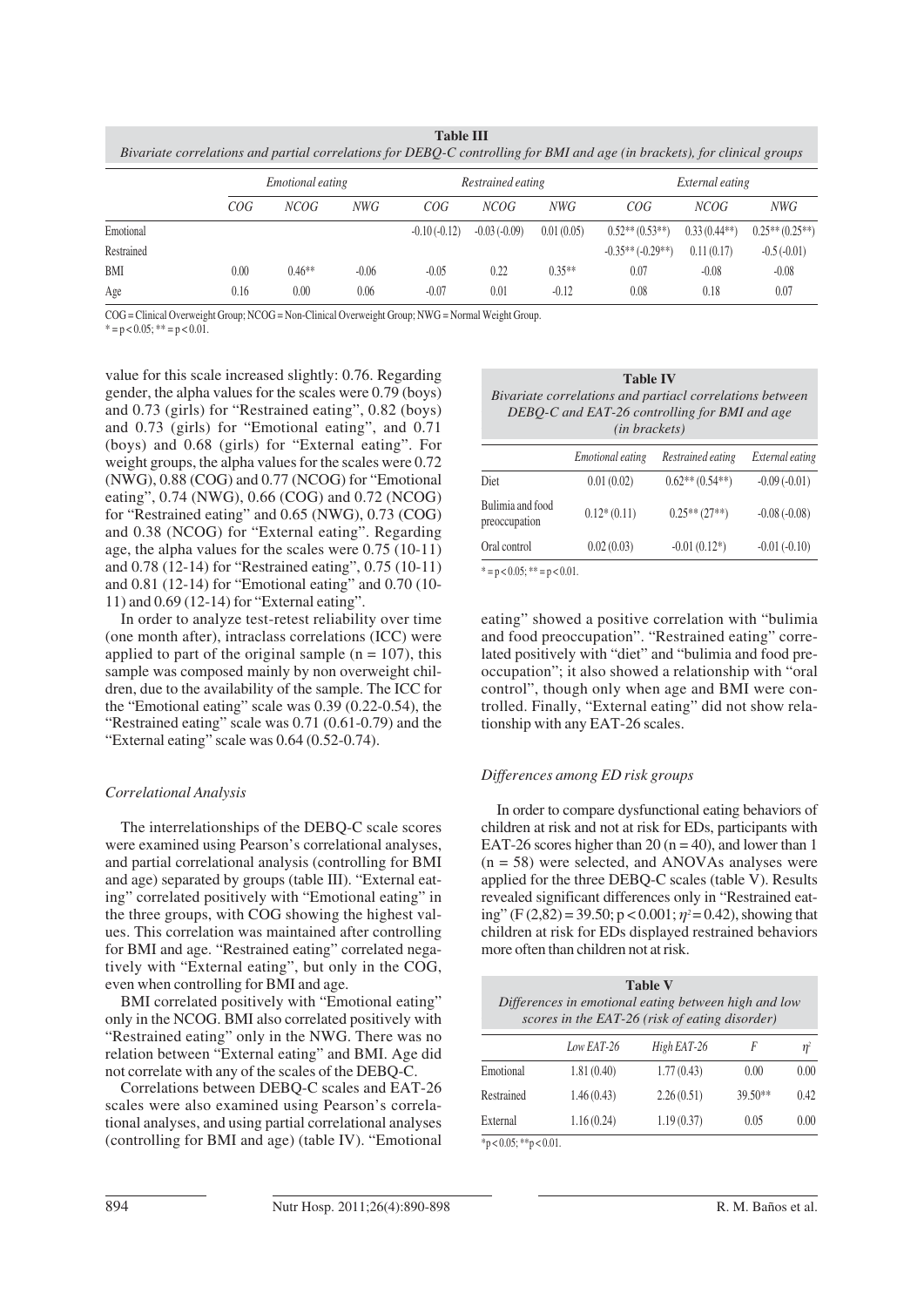# *Confirmatory factor analysis*

Several Confirmatory Factor Analyses (CFAs) were applied to explore the goodness of fit indices for the factorial model of the Spanish DEBQ-C. EQS software for Windows version  $6.1<sup>24</sup>$  was performed to conduct the analyses. Maximum likelihood with robust correction was used to avoid distributional problems in the data set. A range of indices was employed to assess the degree to which observed data were accounted for by the proposed models: CFI (Comparative Fit Indices), GFI (Goodness of Fit Index), RMSEA (Root Mean Square Error of Approximation), and  $X^2$ . According to Hu and Bentler<sup>25</sup> the following criteria were used to indicate the fit of the CFA models to the data: CFI and GFI > 0.90 and RMSEA < 0.08. Values for CFI and GFI ranged from 0 to 1. These fit statistics and the chisquare were selected because previous research has demonstrated their performance and stability.25,26

Three models were considered in analyzing the structure of the DEBQ-C: the monofactorial including all the items, the three factor model including all the items<sup>18</sup> and the three factors excluding item four from "Restrained eating". The latter structure was tested because item four showed very low factorial saturation in a previous CFA (0.167). The monofactorial structure produced;  $_{\text{B}}X^2 = 1,655.672$  (p < 0.001) (CFI = 0.450,  $GFI = 0.708$ ,  $SRMR = 0.080$ ,  $RMSA = 0.119$ ), the three factor structure including item four produced;  $S_{sh}X^2 = 290.2126$ , (p < 0.001), (CFI = 0.910, GFI =  $0.931$ , SRMR = 0.057, RMSEA = 0.048 [0.041-0.055]), and the three factor structure excluding item four produced;  $_{sh}X^2 = 239.6112$  (p < 0.001), CFI =  $0.935$ , GFI =  $0.939$ , SRMR =  $0.053$ , RMSEA =  $0.045$  $[0.027 - 0.044]$ .

# **Discussion**

The aim of this study was to explore the psychometric properties of the DEBQ-C in a Spanish sample. This study is the first validation of the children's version of the DEBQ in a language other than the original (Dutch).

Regarding reliability, internal consistency values are good, although a bit lower than those reported by Van Strien & Oosterveld<sup>18</sup> (alphas between 0.73 to 0.82). There are slightly differences when gender, age and weight are taking into consideration, the most significant result is the low reliability obtained by the NCOG (0.38) in the "External eating", however in the rest of the groups the reliability is good. Alpha values in "Restrained eating" are higher when item 4 is excluded. This result can be explained by a subtlety in the Spanish translation. As mentioned, we used the translation given by Van Strien in which item 4, "Watch what you eat", was translated as "Fijar exactamente". While this Spanish verb is related to *observe* or *pay attention*, it significantly does not have the connotation of *awareness* that the verb *watch* has in English. Hence, we recommend translating this item as "Estoy pendiente de lo que como", which conveys the idea that the children should be aware of the health implications of what they eat.

It is notable that temporal stability was only measured in the NWG. For this group, external eating and restrained eating proved quite stable over time, unlike emotional eating, for which scores varied throughout the month. This might be because young children's emotions are difficult to identify. In fact, this eating style has been less frequent in children. There are no previous data with which to compare these results. The only data about emotional eating stability is that which was obtained using the emotional eating scale for children (EES-C) adapted by Tanofsky-Kraff et al.<sup>27</sup> These authors found acceptable stability for this construct, but their sample was older than in the current study. Further research is needed to clarify the stability of the concept and measurement of emotional eating in children.

Present data also indicate that the DEBQ-C measurement is not influenced by individual characteristics such as sex and age. There are no differences in scores when sex and age are taken into account; furthermore, age does not correlate with any of the three eating behaviors. These results are different to those obtained by Snoek, Van Strien, Janssens & Engels<sup>28</sup> with DEBQ, where girls (between 11 and 14) scored higher in "Emotional eating" and "Restrained eating", and boys in "External eating". However, our results are in accordance with those obtained by Braet et al.<sup>14</sup> These authors found that the prevalence of emotional and external eating was age-related and gender-specific; however, sex differences were found only in adolescents older than 13. Hence, the lack of differences in our study might be due to the participants' age (from 10 to 14 years old). Perhaps gender differences appear later in adolescence. Nevertheless, it has been noted that Braet et al.'s study used a version of the DEBQ adapted for adults, whereas we used the DEBQ-C.

As for factorial validity, the CFA results support the factorial structure reported by Van Strien and Oosterveld,18 with three factors. Thus, the Spanish translation of the DEBQ-C appears to measure the same three constructs (external eating, restrained eating and emotional eating) as the original version. This three-factor structure has been consistently found in all studies using the DEBQ, in both adults and children. The CFA data suggest that results are better when item 4 is excluded, as this item achieved low factorial saturation. As mentioned, this might be due to the Spanish translation of this item.

The correlations obtained between the three scales are also consistent with previous studies,17,28 indicating a relationship between "emotional eating" and "external eating"'. This result was found in all three groups, even when BMI and age were controlled; it is consistent with Van Strien and Oosterveld<sup>18</sup> as well as with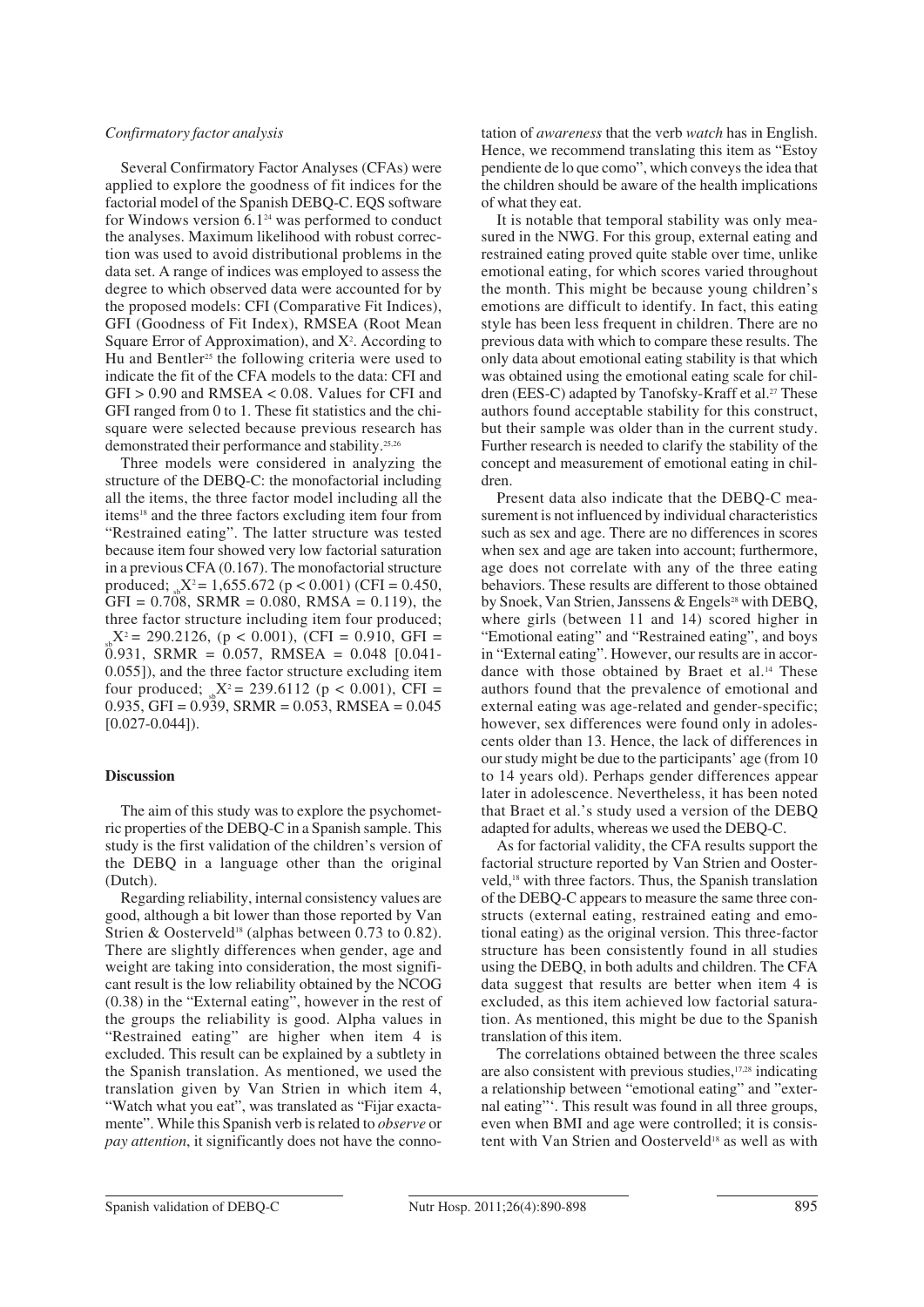results from the adult version of the DEBQ. This finding suggests that although emotional and external overeating are independent constructs, they often cooccur; this is in accordance with the theory that emotionality and food cues can operate together to elicit specific eating behaviors.<sup>18</sup> Thus, data indicate that children who have an eating reaction to emotional stressors are also likely to have an eating reaction to external food cues. Finally, "Restrained eating" was not related to the other two eating behaviors; this suggests adequate discriminative validity since the questionnaire is designed to measure various aspects of eating behavior. The only correlation involving "Restrained eating" was negative, with "External eating" and only in the clinical group. This result is similar to that obtained by Braet et al.,<sup>14</sup> and might indicate that clinical overweight children do not counteract their externality tendency to overeat by imposing cognitive restraint on their food intake.

Results about "Emotional eating" showed that this kind of eating is more frequent in clinical overweight children than non-clinical ones. This result is consistent with those obtained in obese adults by Geliebter and Aversa<sup>4</sup> and Van Strien et al.<sup>6</sup> Furthermore, it also indicates that there are no differences with normal weight children, who had even higher (though non-significant) scores than non-clinical overweight participants. Nguyen-Rodriguez, Chou, Unger, and Spruijt-Metz<sup>30</sup> found a higher proportion of emotional eaters in normal weight than overweight adolescents. A similar finding was obtained by Braet et al.14 It is interesting that this pattern is different for children and adults, as well as for clinical and non-clinical overweight groups of children. In addition, present data also showed that emotional eating is only related to BMI in the non-clinical overweight group. These findings might indicate that the relationship between emotional eating and weight gain in children is more complex than initially believed. It is possible that both variables are not directly related; however, there are other mediating variables, and weight status is relevant in this relationship. Future studies should explore the potential mediating factors of the relationship between BMI and emotional eating.

As for the relationship between emotional eating and ED risk, emotional eating behaviour correlated significantly with the "bulimia and food preoccupation" scale. However, this correlation, though significant, was low and disappeared when BMI and age were controlled for. Furthermore, there were no differences in "emotional eating" scores between participants at risk for ED and those not at risk. Emotional eating has been linked to eating disorders in adults, $31$  mainly to bulimia and binge eating. According to our results, this relationship does not hold for children. As previously mentioned, there might be meditational variables between emotional eating and eating pathologies. For example, Van Strien and Oosterveld<sup>18</sup> suggested that emotional eating might be more prominent in people who have experienced negative life events. Emotional eating has not been as stable as the other two eating behaviors, and has shown great temporal variability. As previously mentioned, this might indicate that the measurement is not stable or that this eating behavior is not stable in children. The DEBQ notably only provides a unique score for emotional eating by exploring eating responses to frustration, sadness, or anxiety; it does not inquire into behavioral responses to positive emotions. Significantly, Tanofsky-Kraff, et al.<sup>27</sup> found that eating in response to feeling ''happy'' was the most common emotion chosen by children and adolescents and that's the one reason why eating in response to positive emotions differs from eating in response to negative emotions (which is quite rare in children). These findings indicate that the relationship between emotional eating and weight in children are more complex than previously believed.30 Clearly, more research is needed to draw firm conclusions about this eating behavior in children.

Regarding "Restrained eating", data indicate that this behavior is very relevant to overweight and ED in children. Firstly, results show that this behavior is more frequent in both overweight groups than in the normal weight group, which is in accordance with previous research.6,14 Perhaps paradoxically, restrained eating is usually found to be a risk factor for overeating. As Van Strien and Oosterveld<sup>18</sup> noted, when self control is lacking, restrained eaters are likely to overeat. However, although restraining is a more frequent behavior in overweight children, it is only related to BMI in the normal weight group. This finding might indicate that restrained eating is a risk factor for obesity in children, and is a typical behavior of overweight children. Furthermore, data have shown differences in this scale between groups at risk for ED and those not at risk (according to EAT-26 scores). This eating pattern was also related to the "diet" and "bulimia and food preoccupation" scales from the EAT-26. All of these data indicate that this eating behavior in children is related to episodes of uninhibited food intake, and contributes to the evidence about the significance of the relationship between restrained eating and the risk of developing ED and overweight.

Finally, "External eating" was the most prevalent type of eating behavior in all children. As Van Strien et al.6 point out, external eating can be an evolutionally normal response (related to the thrifty genotype)., and can be found in all weight categories. Furthermore, normal weight participants obtained higher scores on this scale than the clinical overweight group. These results are in accordance with those obtained by Van Strien and Oosterveld<sup>18</sup> and Braet et al.,<sup>14</sup> and are not expected according to the hypothesis of the role of external food cues in developing overweight.32 Our data show significant differences only between the clinical overweight and normal weight children. Nonclinical overweight participants' scores are not statistically different from both the clinical overweight and normal weight participants; in fact, their scores fall in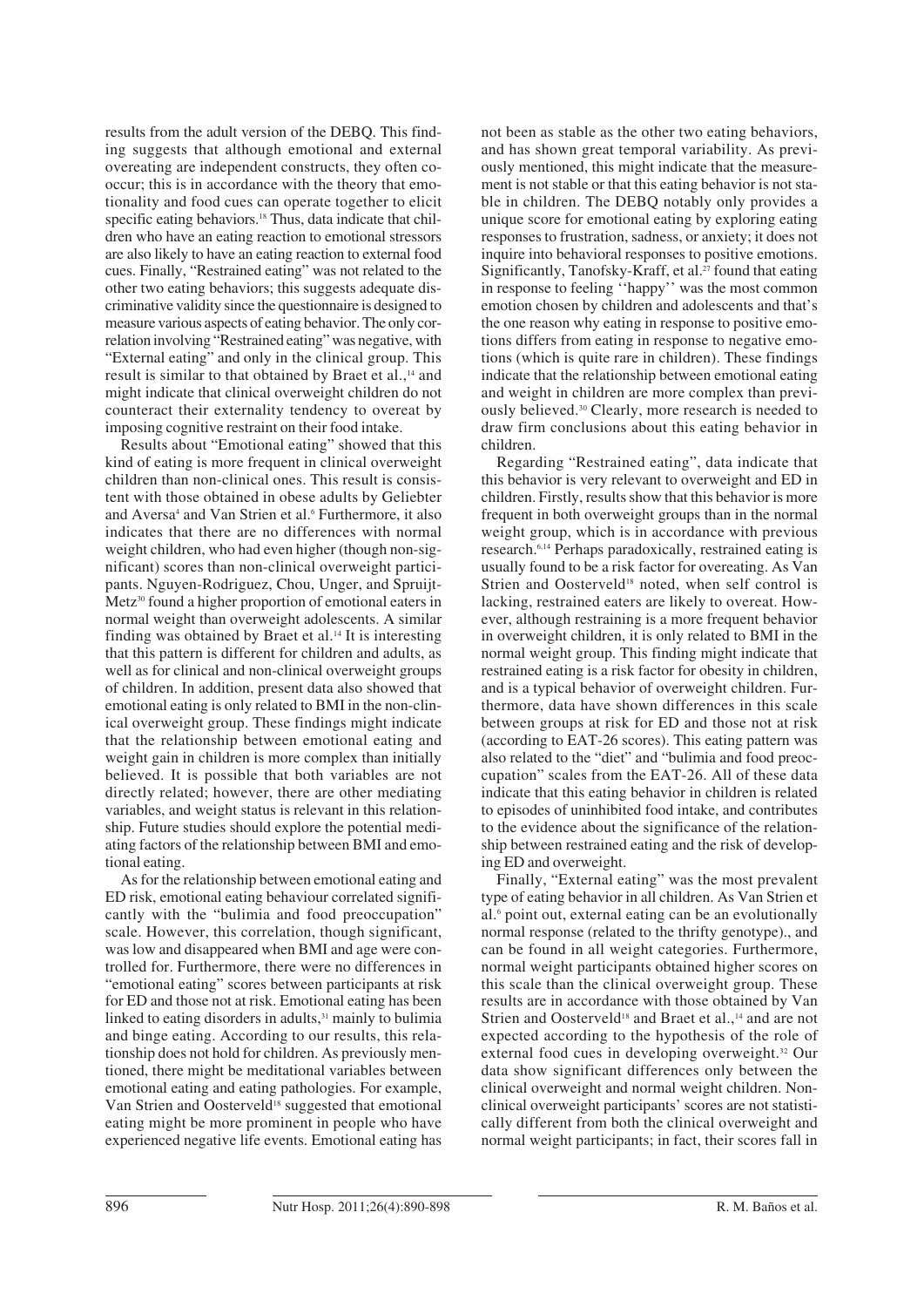between the other two groups. Hence, perhaps clinical overweight children, who are receiving treatment, control their external eating styles to some extent. Therefore it is possible that these children, who show a more restrained attitude, use their restraint-intentions indicated by the intervention, to decrease or regulate external eating.

As with emotional eating, external eating behaviors have no relationship with any EAT-26 scales, and do not discriminate between ED risk groups, indicating that this eating behavior is more related to obesity and overweight than with other ED problems in children. This disassociation might be due to the age of the participants. Perhaps eating behaviors are related to eating pathology in adolescents but not in younger children, in whom EDs are less prevalent.

This study has several limitations. Firstly, as selfreport data, results may have been influenced by acquiescence and social desirability. Furthermore, children might not be fully aware of their behavior, such as whether they eat in response to external food cues, engage in emotional eating, or suppress feelings of hunger cognitively. Secondly, the data are cross-sectional and therefore no firm conclusions about the direction of the obtained associations can be drawn. Furthermore, certain relevant variables have not been taken into account, such as parental feeding practices, the drive for thinness, impulsivity, and the presence of eating disorder psychopathology.

In conclusion, the primary objective of this study was to explore the psychometric properties of the Spanish translation of the DEB-C. The DEBQ-C has indeed proven to be a reliable instrument for measuring eating behaviors in children, as well as the behaviors' effects on overweight and obesity. It also has revealed different eating behaviors among clinical overweight, non-clinical overweight and normal weight participants. Further research is needed to analyze the specific roles of these different behaviors in development, and their influence on the establishment and management of obesity and ED in children.

#### **Acknowledgements**

CIBERobn is an initiative of ISCIII. This study has been supported in part by the Ministerio de Ciencia e Innovación (Plan Nacional de Investigación Científica, Desarrollo e Innovación Tecnológica 2008-2011) in the project (PSI2008-04392/PSIC).

#### **References**

- 1. Dietz WH. Childhood obesity: Prevalence and effects. In *Eating Disorders and obesity: A comprehensive handbook.* Edited by Brownell KD, Fairburn CG. New York: Guildford Press; 1995: 438-440.
- 2. Guo SS, Wu W, Chumlea WC, Roche AF. Predicting overweight and obesity in adulthood from body mass index values

in childhood and adolescence. *Am J Clin Nutr* 2002*;* 76: 653- 658.

- 3. Kaplan HI, Kaplan HS. The psychosomatic concept of obesity. *Journal of Nervous and Mental Disorders* 1957; 125: 181-201.
- 4. Geliebter A, Aversa A. Emotional eating in overweight, normal weight, and underweight individuals. *Eat Behav* 2003; 2: 341- 347.
- 5. Ricca V, Castellini G, Lo Sauro C, Ravaldi C, Lapi F, Mannucci E, Rotella CM, Faravelli C. Correlations between binge eating and emocional eating in a simple of overweight subjects. *Appetite* 2009; 53: 418-421.
- 6. Van Strien T, Herman CP, Verheijden MW. Eating style, overeating, and overweight in a representative Dutch sample. Does external eating play a role? *Appetite* 2009; 52: 380-7.
- 7. Striegel-Moore RH, Morrison JA, Schreiber G, Schumann BC, Crawford PB, Obarzanek E. Emotion-induced eating and sucrose intake in children: the NHLBI Growth and Health Study. *Int J Eat Disord* 1999; 25 (4): 389-98.
- 8. Van Strien T, Van der Zwaluw CS, Engels RCME. Emotional eating in adolescents: A gene (SLC6A4/5-HTT) - a depressive feelings interaction analysis. *J Psychiatr Res* 2010; 44: 1035-42.
- 9. Van Strien T, Snoek HM, Van del Zwalow CS, Engels RCME: Parental control and the dopamine D2 receptor gene (DRD2) interaction on emotional eating in adolescence. *Appetite* 2010; 54: 255-61.
- 10. Schachter S, Goldman R, Gordon A. Effects of fear, food deprivation and obesity on eating. *J Pers Soc Psychol* 1968*;* 10: 91-7.
- 11. Schachter S, Rodin J. Obese humans and rats. Erlbaum/Halsted, Washington, DC; 1974.
- 12. Herman CP, Mack D. Restrained and unrestrained eating. *J Pers* 1975*;* 43: 647-660.
- 13. Van Strien T, Frijters JER, Bergers GPA, Defares PB. The Dutch Eating Behavior Questionnaire (DEBQ) for assessment of restrained, emotional and External Eating behavior. *Int J EAT Disord* 1986; 5: 295-315.
- 14. Braet C, Claus L, Goosens L, Moens E, Van Vlierberghe L, Soetens B. Differences in eating style between overweight and normal-weight youngsters. *J Health Psychol* 2008; 13: 733-42.
- 15. Braet C, Van Strien T. Assessment of emotional, externally induced and restrained eating behavior in nine to twelve yearold obese and non-obese children. *Behav Res Ther* 1997; 35: 863-73.
- 16. Hill AJ, Palin V: Dieting awareness and low self Worth: Related issues in 8-year-old girls. *Int J Eat Disord* 1998; 24: 405-413.
- 17. Halvarsson K, Sjøden P. Psychometric properties of the Dutch Eating Behavior Questionnaire (DEBQ) among 9-10 year old Swedish girls. *Eur Eat Disord Rev* 1998; 6: 115-125.
- 18. Van Strien T, Oosterveld P. The Children's DEBQ for Assessment of Restrained, Emotional, and External Eating in 7-to 12- Year-Old Children. *Int J Eat Disord* 2007; 41: 72-81.
- 19. Sobradillo B, Aguirre A, Aresti U, Bilbao A, Fernandez-Ramos C, Lizárraga A, Loranzo, H, Madariaga L, Rica I, Ruiz I, Sánchez E, Santamaría C, Serrano JM, Zabala A, Zurimendi B, Hernandez M. Curvas y tablas de crecimiento (Estudios longitudinal y transversal). Fundación Faustino Orbegozo Eizaguirre; 1988.
- 20. Braet C, Mervielde I, Vadereycken W. Psychological Aspects of Childhood Obesity: A controlled Study in a Clinical Sample. *J Pediatr Psychol* 1997; 22: 59-71.
- 21. Garner DM, Olmsted MP, Bohr Y, Garfinkel PE. The Eating Attitudes Test: psychometric features and clinical correlates. *Psychol Med* 1982*;* 12: 871-878.
- 22. Mintz LB, O'Halloran S. The Eating Attitudes Test: Validation with DSM-IV Eating Disorder Criteria. *J Pers Assess* 2000; 74: 489-503.
- 23. Jorquera M, Botella-Garneria C, Guillen V, Marco H, Baños RM, Botella C, Perpiñá C. El "Test de Actitudes hacia la Comida-26": Validación en una muestra española. *Interpsiquis* [http://www.psiquiatria.com/articulos/tr\_Personalidad\_y\_habi tos/alimentacion\_trastornos\_de/24936] 2006.
- 24. Bentler PM. EQS structural equations program manual. Multivariate Software, Encino, CA; 1995.